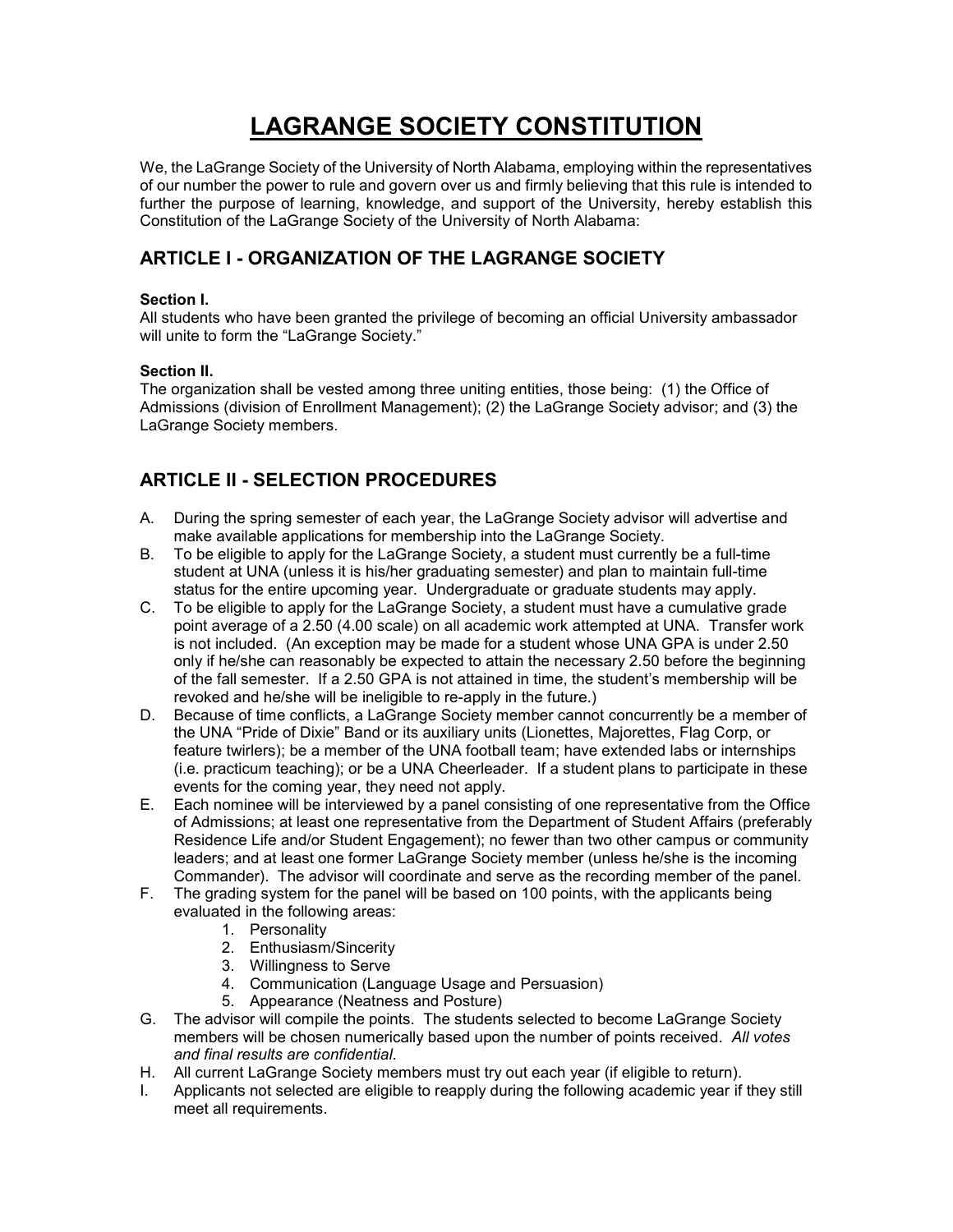## **ARTICLE III. - The LaGrange Society**

## **Section I. LaGrange Society Requirements**

- A. Each LaGrange Society member is required to attend all mandatory functions, which include the weekly meetings, UNA Nights (if available), all regular-season home football games, Preview Day, and other special events as instructed.
- B. If, for any reason, a LaGrange Society member is asked to resign or chooses to resign for personal reasons (other than transferring to another college/university), he/she will not be eligible to return to the LaGrange Society.
- C. Should a LaGrange Society member transfer to another college/university and then transfer back to UNA, he/she will not be eligible to automatically re-enter the LaGrange Society immediately upon returning to UNA. However, he/she will be eligible to re-apply based upon the same criteria as first-time applicants.
- D. A LaGrange Society member must maintain status as a full-time UNA student. If a member's course load falls below the necessary number of semester hours, he/she will be placed on probation for a semester/term (i.e. spring or summer). During the probationary period, the student must complete enough semester hours not only to re-gain full-time status but also to make up for "lost" hours during the previous semester. (i.e. An undergraduate must earn at least 24 hours during the academic year). Otherwise, he/she will be expected to resign his/her position as a LaGrange Society member and will be ineligible to return to the program.
- E. A LaGrange Society member must have at least a 2.50 GPA at the beginning of the semester for which he/she officially begins service to the University (i.e. fall semester).
- F. If a LaGrange Society member's cumulative UNA grade point average falls below a 2.50 (4.00 scale), he/she will be placed on probation for one semester/term (i.e. spring, summer or fall). If the GPA is still below 2.50 after the probationary period, he/she will be expected to resign his/her position as a LaGrange Society member and will be ineligible to return to the program.
- G. At the end of each semester, each ambassador must have at least 15 points on their volunteer record. Each volunteer opportunity will be assigned a point value ranging from 1 to 3. The point value for each volunteer opportunity will be decided by the LGS officers. Members will know point values before volunteering. **All on-call coverages will be valued at two points**. If a member does not meet this requirement, he/she may be asked to resign his/her position effective immediately. At a minimum, the number of points that a member fails to complete will be counted as an equivalent number of absences. (i.e. The completion of only 14 points will result in one absence; completion of only 13 points will result in two absences; etc.)
- H. If a LaGrange Society member is arrested or called before Student Conduct, their membership may be revoked per the discretion of the advisor.

### **Section II. Uniforms**

- A. When in uniform, a LaGrange Society member should be dressed appropriately for duty at all times (unless otherwise instructed). This includes having one's nametag appropriately displayed, having one's shirt tucked in, etc.
- B. It is the responsibility of each LaGrange Society member to know and to wear the proper uniform for each occasion.
- C. Expenditure of personal funds for uniform items not provided by UNA (except for shoes and other basic items) requires a unanimous vote of the organization.
- D. The LaGrange Society advisor will designate the uniform to be worn at all events and will notify participants accordingly at the regularly scheduled meetings.
- E. Non-returning LaGrange Society members must turn in their official uniforms at the end of each year. Before they are returned, uniforms should be cleaned and individually bagged with the LaGrange Society member's name and size (if possible) on it. This primarily pertains to the women.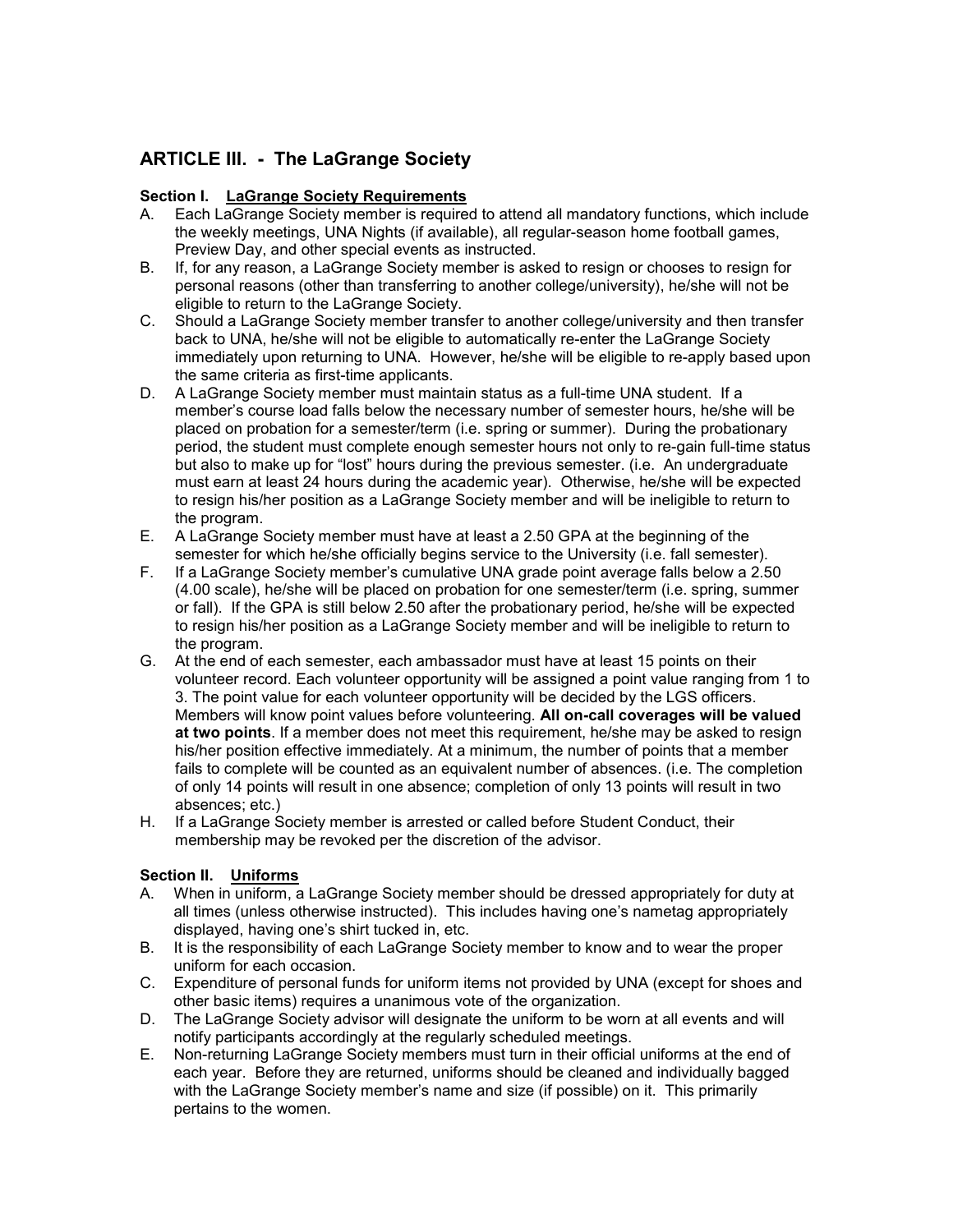### **Section III. Absences, Lates/Tardies, and Demerits**

- A. During the course of the academic year, **two** absences from the regular weekly meetings, on-call hours, events for which members volunteered, or other events are permitted. A **third**  absence in any of these areas will result in an immediate request for resignation from the organization. The academic year begins with the workshop in August and continues through spring commencement. If an absence is due to an academic reason, the advisor will have the final say in determining whether the absence will contribute to the **two** allowed; however, the advisor must be notified of the absence at least a week in advance. UNA Preview Day and all home football games are mandatory events. If missed for non-academic reasons, a member will be asked to resign from LaGrange Society.
- B. Promptness is required for all functions. If a member fails to arrive on time, a tardy/late will issued. Two (2) tardies/lates equal one (1) absence. Members who are tardy/late should offer an explanation to either the commander/captain(s) or the advisor.
- C. Leaving an event/meeting early constitutes a tardy/late unless prior approval has been granted by the advisor.
- D. If you are unable to fulfill your duties for which you volunteered, please notify the officers and advisor 24 hours prior to the volunteer. If you cannot fulfill your duties due to an extenuating circumstance, you will need to notify the officers and provide documentation. If you cannot provide documentation, it will count as an absence.
- E. Demerits may be issued for an infraction of rules, such as:
	- 1. Appearance at an event in the wrong uniform;
	- 2. Wearing the uniform improperly (i.e. no nametag, shirt untucked, etc.);
	- 3. Wearing Greek letters or attire representing another university while representing the LaGrange Society (includes the weekly meetings);
	- 4. Any conduct unbecoming of the LaGrange Society.
- F. Demerits and Tardies/Lates shall be valued in the following manner:
	- a. One (1) demerit has the same value as one (1) tardy/late;
		- b. Two (2) demerits/lates/tardies equal one (1) absence;
		- c. Six (6) demerits/lates/tardies equal three (3) absences and therefore constitute a request for resignation.
- G. LaGrange Society Members will be allowed to receive coverage of their on-call time slot a maximum of **three** times per semester, with no questions asked. All unforeseen circumstances in which coverage is needed **will** contribute to the three allowed. These circumstances include funerals, illness, accidents etc. If coverage is needed for academic purposes, the LGS advisor should be notified for approval. The advisor will have the final say in determining whether on- call coverage for these academic reasons will contribute to the students three allowed. Any member who exceeds this limit will receive a **permanent absence** for each additional on-call coverage.
- H. If a LaGrange Society member has an immediate family emergency, they may miss a football game at the discretion of the advisor/current leadership. The LaGrange Society member will receive one absence.
- I. At the discretion of the advisors and current leadership, a LaGrange Society member may miss a football game/mandatory event if they have a prior obligation that cannot be changed. The member will receive one absence and must complete five additional volunteer points. **The member must notify the advisor and current leadership as soon as possible, but notification does not ensure automatic approval.** If a member does not have approval to miss a mandatory event, they may be asked to resign.

# **ARTICLE IV – ADVISOR AND OFFICERS**

- A. The advisor has full authority over the LaGrange Society at all times.
- B. The LaGrange Society is directly responsible to the advisor.
- C. Members of the LaGrange Society must have the advisor's permission before taking action, accepting projects, committing to volunteers, etc.